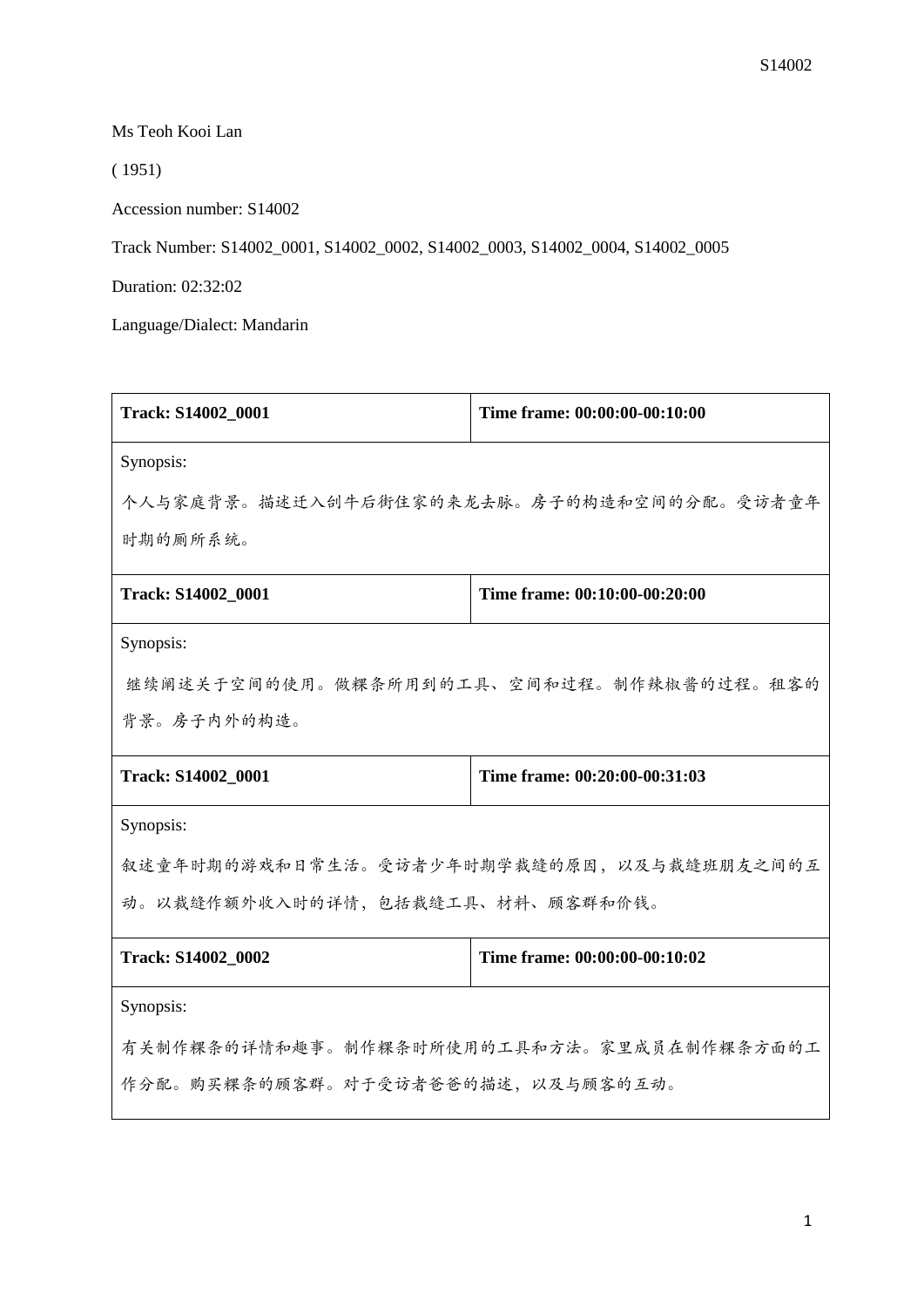| Track: S14002_0002                            | Time frame: 00:10:02-00:20:04                    |  |
|-----------------------------------------------|--------------------------------------------------|--|
| Synopsis:                                     |                                                  |  |
|                                               | 继续描述粿条制作过程中,家里的人手分配。粿条生意结束后,该空间的使用。家里曾经进行        |  |
| 的装修。在组装洋灰墙壁以前,旧时墙壁的构造和维修过程。地板的构造。             |                                                  |  |
| Track: S14002_0002                            | Time frame: 00:20:04-00:35:46                    |  |
| Synopsis:                                     |                                                  |  |
| 家里膜拜的神明和摆放的空间。膜拜神明的时间和材料。解释一些住家上面为何会贴有符咒。     |                                                  |  |
|                                               | 新年时期家里的热闹情景。平常在家里的娱乐。家里举办聚会时的情景。513 族群冲突时期家      |  |
| 里的情况。居住在 创牛后街时曾经遇上的龙卷风事件。                     |                                                  |  |
| Track: S14002_0003                            | Time frame: 00:00:00-00:09:58                    |  |
| Synopsis:                                     |                                                  |  |
|                                               | 有关受访者一家当上二房东的原因,与租客的互动。60年代住家楼下出租给政党的情形和该        |  |
| 空间的使用。曾经发生在该地的龙卷风事件详情。受访者从认识伴侣到结婚前后的过程。       |                                                  |  |
| Track: S14002_0003                            | Time frame: 00:09:58-00:20:00                    |  |
| Synopsis:                                     |                                                  |  |
|                                               | 受访者在 1973 年搬离住家后, 76 年再搬回家的原因。搬回住家后, 家里空间的分配。受访者 |  |
| 父亲于 1974 年去世时的情形。结束粿条生意后, 楼下的空间使用。描述受访者儿女尚小时, |                                                  |  |
| 家里聚会的情形。                                      |                                                  |  |
| Track: S14002 0003                            | Time frame: 00:20:00-00:30:00                    |  |
| Synopsis:                                     |                                                  |  |
| 继续描述家里聚会的情形。受访者母亲于 1980 年代去世时的情形, 与父亲葬礼的差别。家里 |                                                  |  |
| 进行膜拜仪式时的详情。家里进行装修前,淹水的情景。1975 年装修的详情。开始咖喱鱼头   |                                                  |  |
| 生意的来龙去脉。                                      |                                                  |  |

2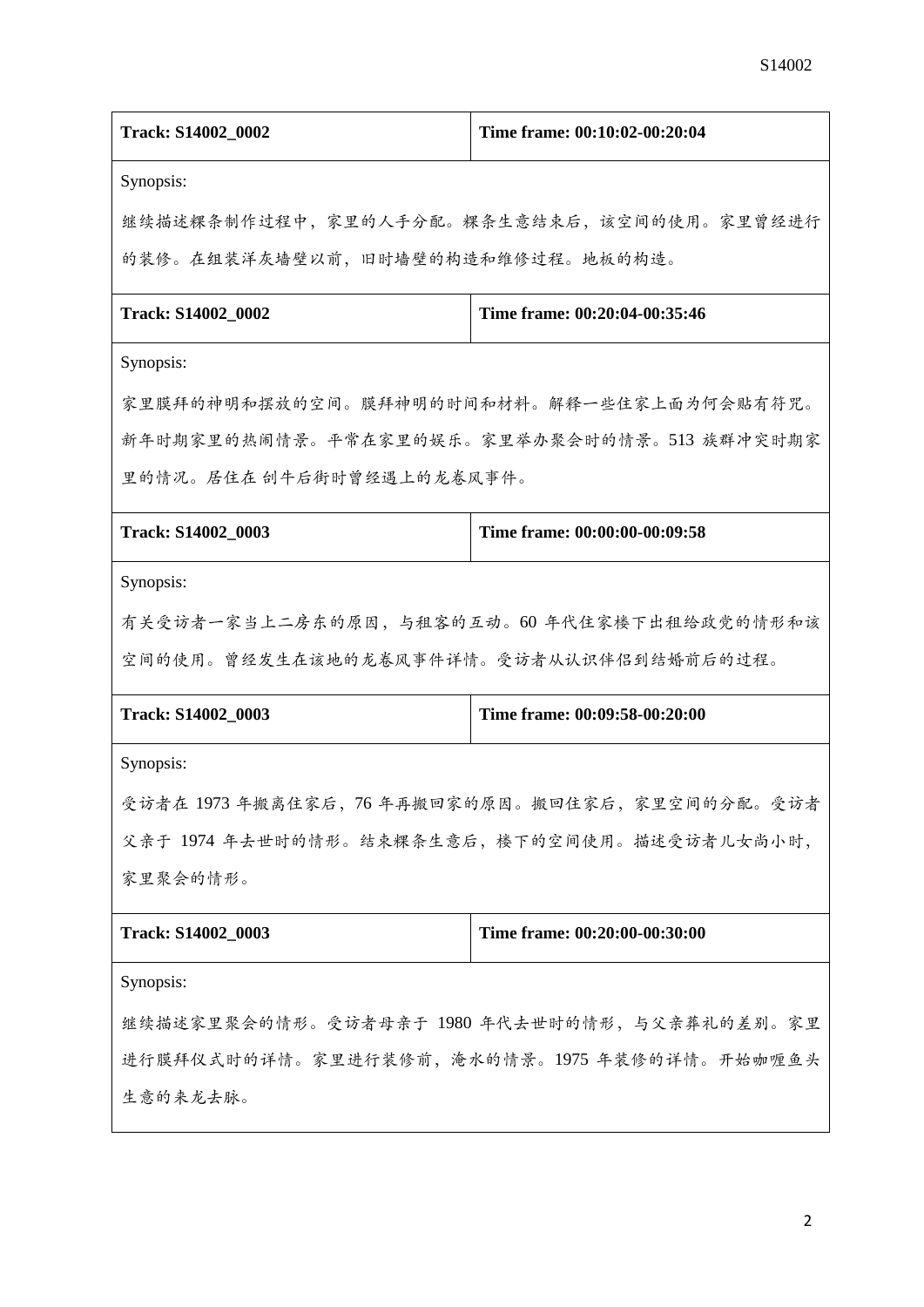| Track: S14002_0003                                | Time frame: 00:30:00-00:39:23                    |  |  |
|---------------------------------------------------|--------------------------------------------------|--|--|
| Synopsis:                                         |                                                  |  |  |
| 继续描述开始从事咖喱鱼头生意的详情,包括如何学会煮这道菜肴和招揽四姐成为合伙人。          |                                                  |  |  |
| 1986年开始咖喱鱼头时材料的价钱与现在的差异。1990年代买卖 63号住家的过程、价钱和原    |                                                  |  |  |
| 因。63号房子的买家。卖掉房子后,如何继续进行咖喱鱼头营业。                    |                                                  |  |  |
| Track: S14002_0004                                | Time frame: 00:00:00-00:10:00                    |  |  |
| Synopsis:                                         |                                                  |  |  |
|                                                   | 在 63 号住家经营鱼头生意时, 遇上水灾时的情形。迁入 68 号房子前, 该房子的用途。如何在 |  |  |
| 边做生意的时候, 边装修 68 号住家。1999 年卖掉 63 号房子时的心情。迁入新家的仪式和含 |                                                  |  |  |
| 义。68号房子进行装修前后的差别以及之后的空间分配。                        |                                                  |  |  |
| Track: S14002_0004                                | Time frame: 00:10:00-00:20:00                    |  |  |
| Synopsis:                                         |                                                  |  |  |
| 继续谈及迁入 68 号住家后的空间分配。描述日常生活和空间的使用。搬入新家后,所膜拜的       |                                                  |  |  |
| 神明。63 号房子和 68 号房子在构造上的差别。拜"月尾"时的材料。迁入新家后,举办聚会时    |                                                  |  |  |
| 的情形。                                              |                                                  |  |  |
| <b>Track: S14002 0004</b>                         | Time frame: 00:20:00-00:30:44                    |  |  |
| Synopsis:                                         |                                                  |  |  |
| 继续描述举办聚会的情形和人手分配。迁入新家后,咖喱鱼头生意开张当天的情景。乔治市被         |                                                  |  |  |
| 列为世界文化遗产后对生意的影响。阐述香港艺人光顾该店时的情景。居住在该地的感想和原         |                                                  |  |  |
| 因。对受访者而言最珍贵的东西。                                   |                                                  |  |  |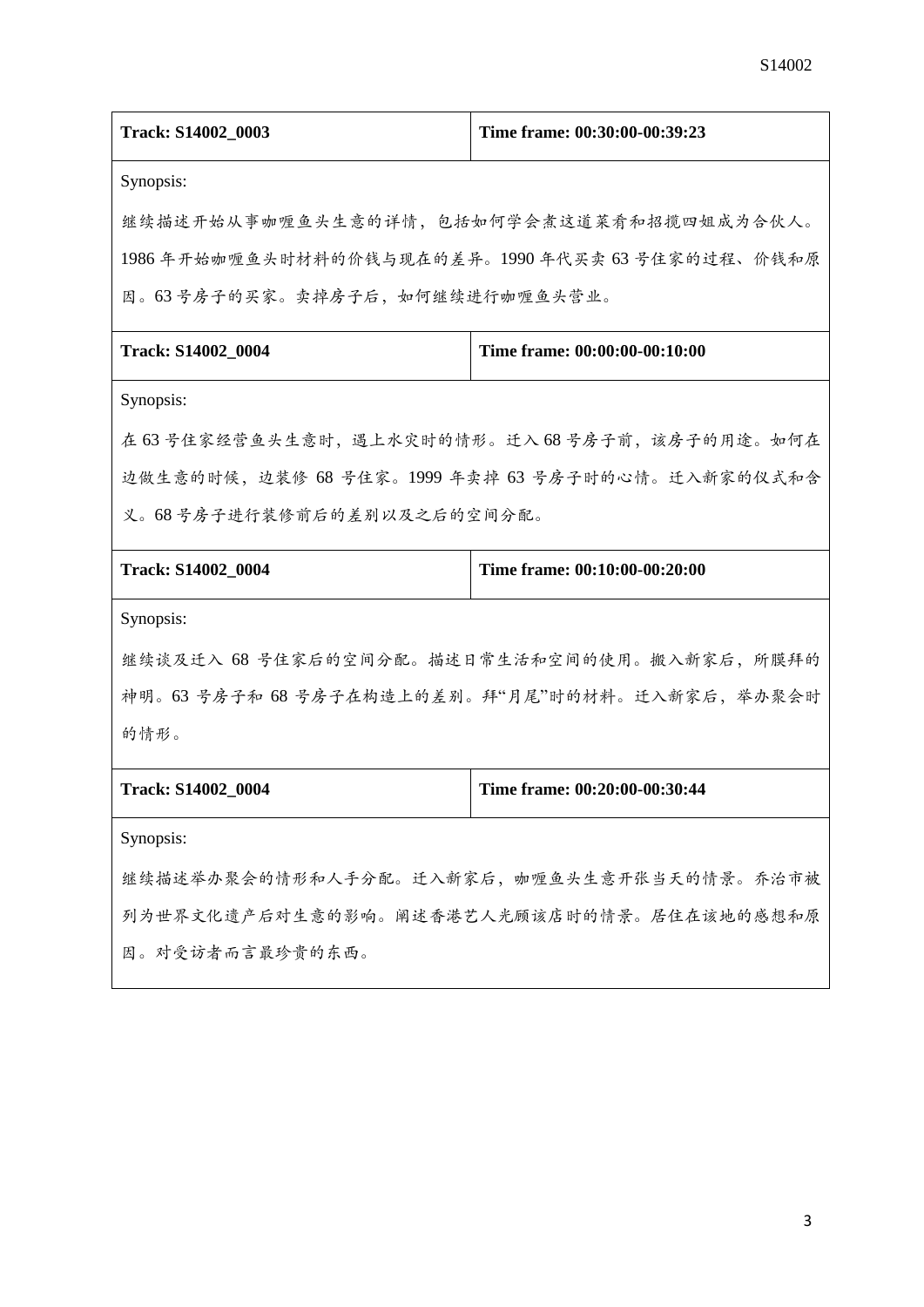| Track: S14002 0005                        | Time frame: 00:00:00-00:15:06 |  |
|-------------------------------------------|-------------------------------|--|
| Synopsis:                                 |                               |  |
| 粿条生意结束后,对用具的处置。手作粿条和机器制作粿条的差别。制作粿条的材料选择。制 |                               |  |
| 作粿条的过程所发生过的趣事。烹煮咖喱鱼头所需的时间。以往咖喱鱼头顾客和现在的顾客差 |                               |  |
| 别。烹煮美味咖喱鱼头的关键。咖喱鱼头的材料。对咖喱鱼头生意的期盼和挑战。咖喱鱼头招 |                               |  |
| 牌的来源。                                     |                               |  |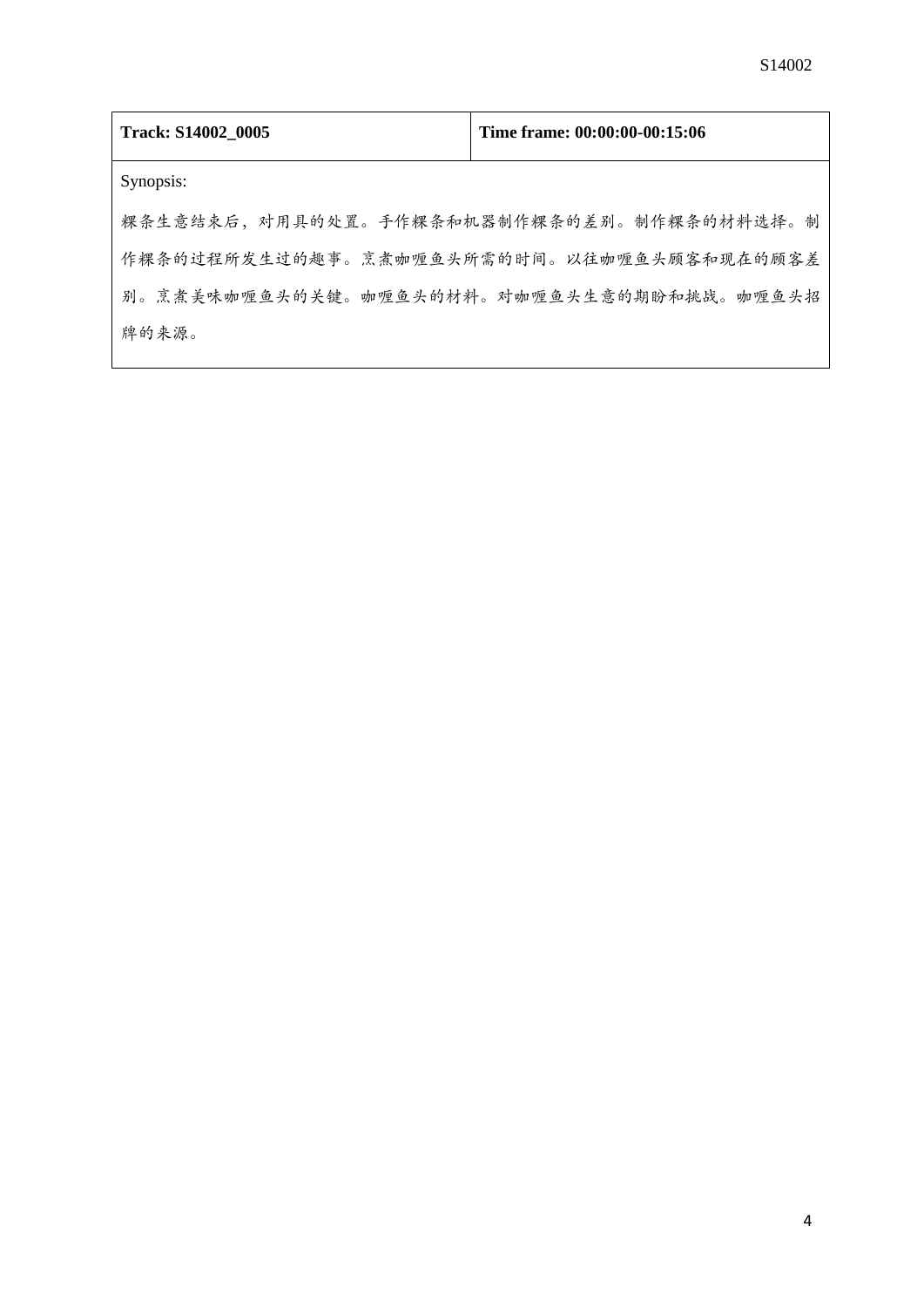## Ms Teoh Kooi Lan

( 1951)

Accession number: S14002

Track Number: S14002\_0001, S14002\_0002, S14002\_0003, S14002\_0004, S14002\_0005

Duration: 02:32:02

Language/Dialect: Mandarin

| Track: S14002_0001                                                                                       | Time frame: 00:00:00-00:10:00 |  |
|----------------------------------------------------------------------------------------------------------|-------------------------------|--|
| Synopsis:                                                                                                |                               |  |
| Personal and family background. Circumstances surrounding their family's moving to Malay Street.         |                               |  |
| Features of the house and space allocation. The toilet system during the interviewee's childhood time.   |                               |  |
| Track: S14002_0001                                                                                       | Time frame: 00:10:00-00:20:00 |  |
| Synopsis:                                                                                                |                               |  |
| Continued with the space allocation. Tools, spaces and processes involved in making koay teow            |                               |  |
| (noodle). The process of making chili sauce. Tenants' background. Inner and outer features of the house. |                               |  |
| Track: S14002_0001                                                                                       | Time frame: 00:20:00-00:31:03 |  |
| Synopsis:                                                                                                |                               |  |
| Games played and daily life during childhood time. Reason to learn sewing and interaction among          |                               |  |
| sewing classmates. Details about sewing as an extra income, including tools, materials, prices and       |                               |  |
| customers.                                                                                               |                               |  |
| Track: S14002_0002                                                                                       | Time frame: 00:00:00-00:10:02 |  |
| Synopsis:                                                                                                |                               |  |
| Details in making koay teow and interesting occurrences. Tools and methods of making koay teow. Task     |                               |  |
| allocation among family members when making koay teow. The koay teow clientele. Description on the       |                               |  |

interviewee's father and the interaction between her father and the customers.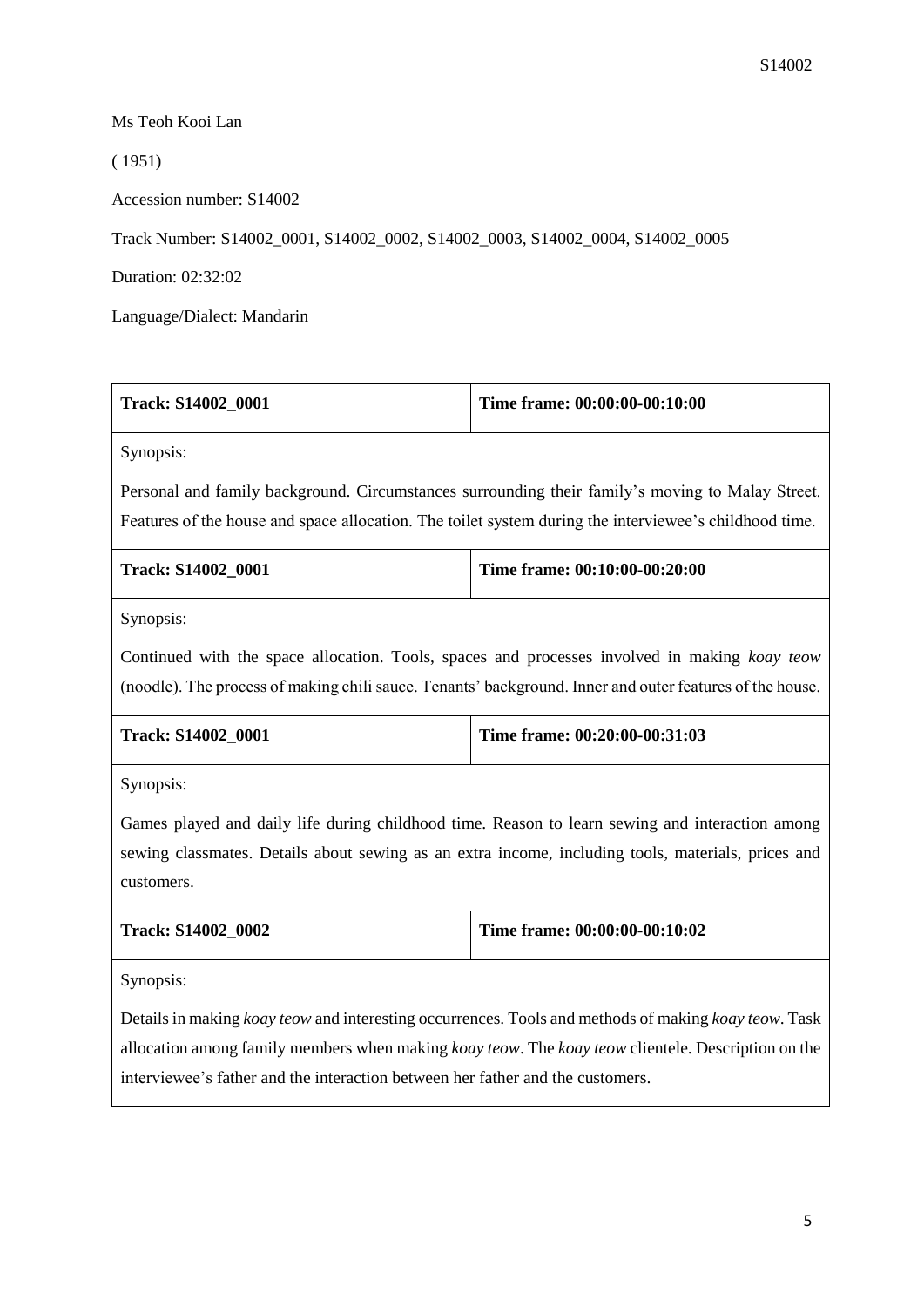| Track: S14002 0002                                                                                                                                                                                                                                       | Time frame: 00:10:02-00:20:04 |  |
|----------------------------------------------------------------------------------------------------------------------------------------------------------------------------------------------------------------------------------------------------------|-------------------------------|--|
| Synopsis:                                                                                                                                                                                                                                                |                               |  |
| Continued with the process of <i>koay teow</i> making and task allocation among family members. The use<br>of space after the <i>koay teow</i> business ended. Features of the wall and maintenance process before<br>renovation. Features of the floor. |                               |  |
| Track: S14002_0002                                                                                                                                                                                                                                       | Time frame: 00:20:04-00:35:46 |  |

Synopsis:

Deities worshipped at home and location of the altar. Time and offering items for practicing worship. Explanation on why talismans were seen in some houses. Bustling scene at home during Chinese New Year. Usual entertainment at home. Description of gathering at home. Scenario during the May 13 racial riot. Description on a tornado incident happened during their stay in Malay Street.

| <b>Track: S14002 0003</b> | Time frame: 00:00:00-00:09:58 |
|---------------------------|-------------------------------|
|                           |                               |

Synopsis:

The reason of becoming principal tenant and interaction with other tenants. Description on use and condition of the house when its downstairs was rented out for a political party in the 1960s. Details on the tornado incident. The interviewee's life path with her partner, from knowing each other, to before and after marriage.

| <b>Track: S14002 0003</b> | Time frame: 00:09:58-00:20:00 |
|---------------------------|-------------------------------|
|                           |                               |

Synopsis:

Reason of the interviewee's moving from the house in 1973, and her return in 1976. Space allocation after her return. Description of her father's funeral. The use of space downstairs after the *koay teow* business ended. Description of gatherings at home when her children were young.

| <b>Track: S14002 0003</b> | Time frame: 00:20:00-00:30:00 |
|---------------------------|-------------------------------|
|---------------------------|-------------------------------|

Synopsis:

Continued with description of gatherings at home. Description of her mother's passing in the 1980s, compared to her father's funeral. Details about practicing worship. Circumstances of flood before the house underwent renovation. The renovation in 1975. How the curry fish head business started.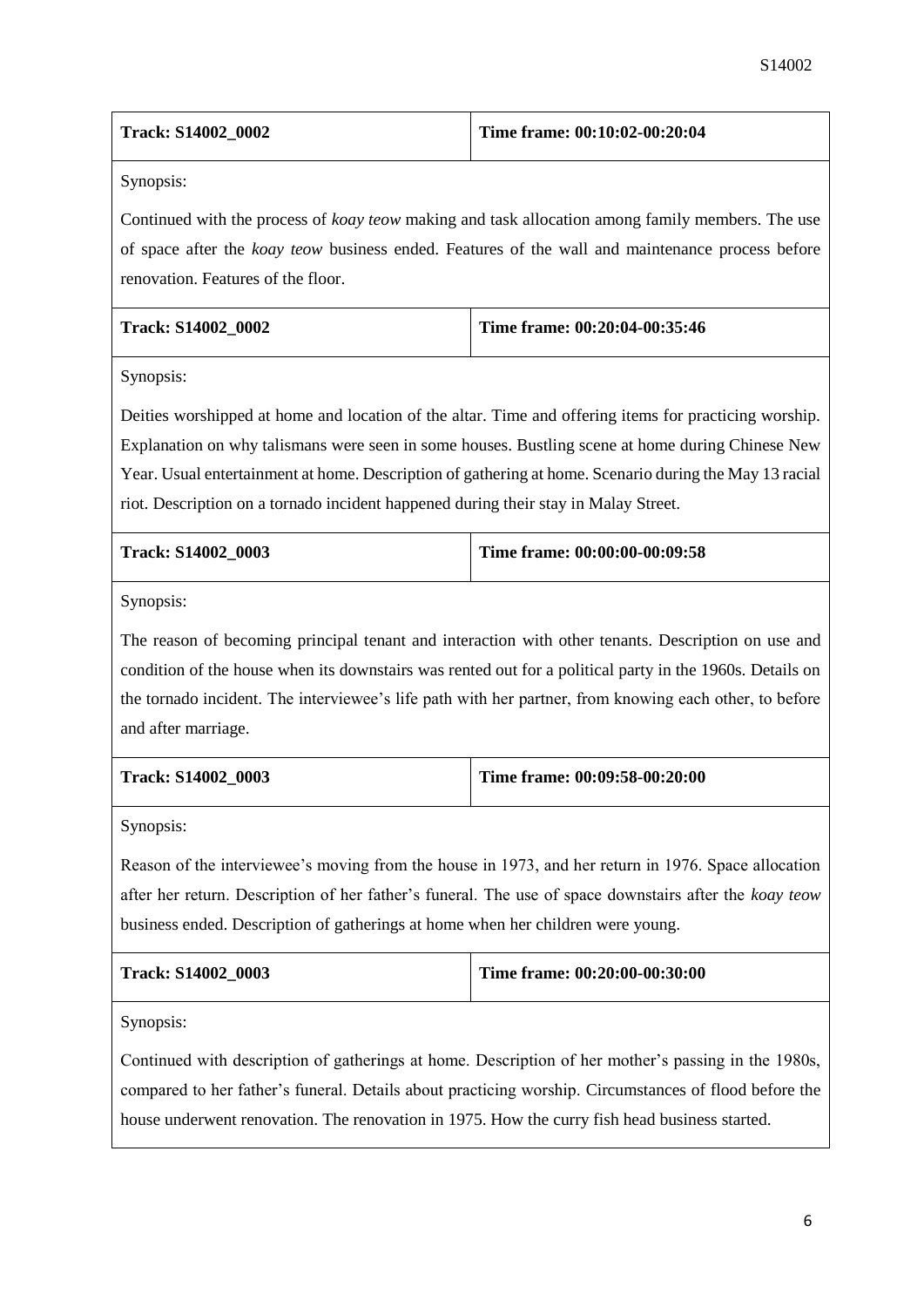| <b>Track: S14002 0003</b> | Time frame: $00:30:00-00:39:23$ |
|---------------------------|---------------------------------|
|---------------------------|---------------------------------|

Synopsis:

Continued with details on the curry fish head business, including how she learnt to cook the dish and how she invited her fourth elder sister to become a business partner. The materials and prices of curry fish head when the business began in 1986, as compared with today. How did they purchase and sell the No. 63 house in the 1990s, its process, price and reason. The buyer of No. 63. Description on the continuance of the business after the house was sold.

| <b>Track: S14002 0004</b> |  |
|---------------------------|--|
|---------------------------|--|

**Time frame: 00:00:00-00:10:00** 

Synopsis:

Circumstances of flood when they were operating the curry fish head business at No. 63. The original usage of No. 68 house before their move in. Description on how did they do renovation and carry on with their business at the same time. Feelings when the No. 63 house was sold in 1999. Rituals performed and their significance when moving into the new house. Differences before and after the renovation of the No. 68 house and the space allocation.

**Track: S14002\_0004 Time frame: 00:10:00-00:20:00**

Synopsis:

Continued with space allocation after their moving into No. 68. Daily life and use of space. Deities worshipped in the new house. Differences of features between No. 63 and No. 68. Offering items for the worship at "Goek Boey" (a Hokkien term which refers to "end of the month"). Description of gatherings in the new house.

| <b>Track: S14002 0004</b> | Time frame: 00:20:00-00:30:44 |
|---------------------------|-------------------------------|
|                           |                               |

Synopsis:

Continued with description of gatherings and task allocation. The opening of curry fish head business in the new house. The impact on business after George Town's listing as a UNESCO World Heritage Site. Description on the scene during Hong Kong artists' patronage. The interviewee's feelings and reason for her stay at the place. The most valuable things for her.